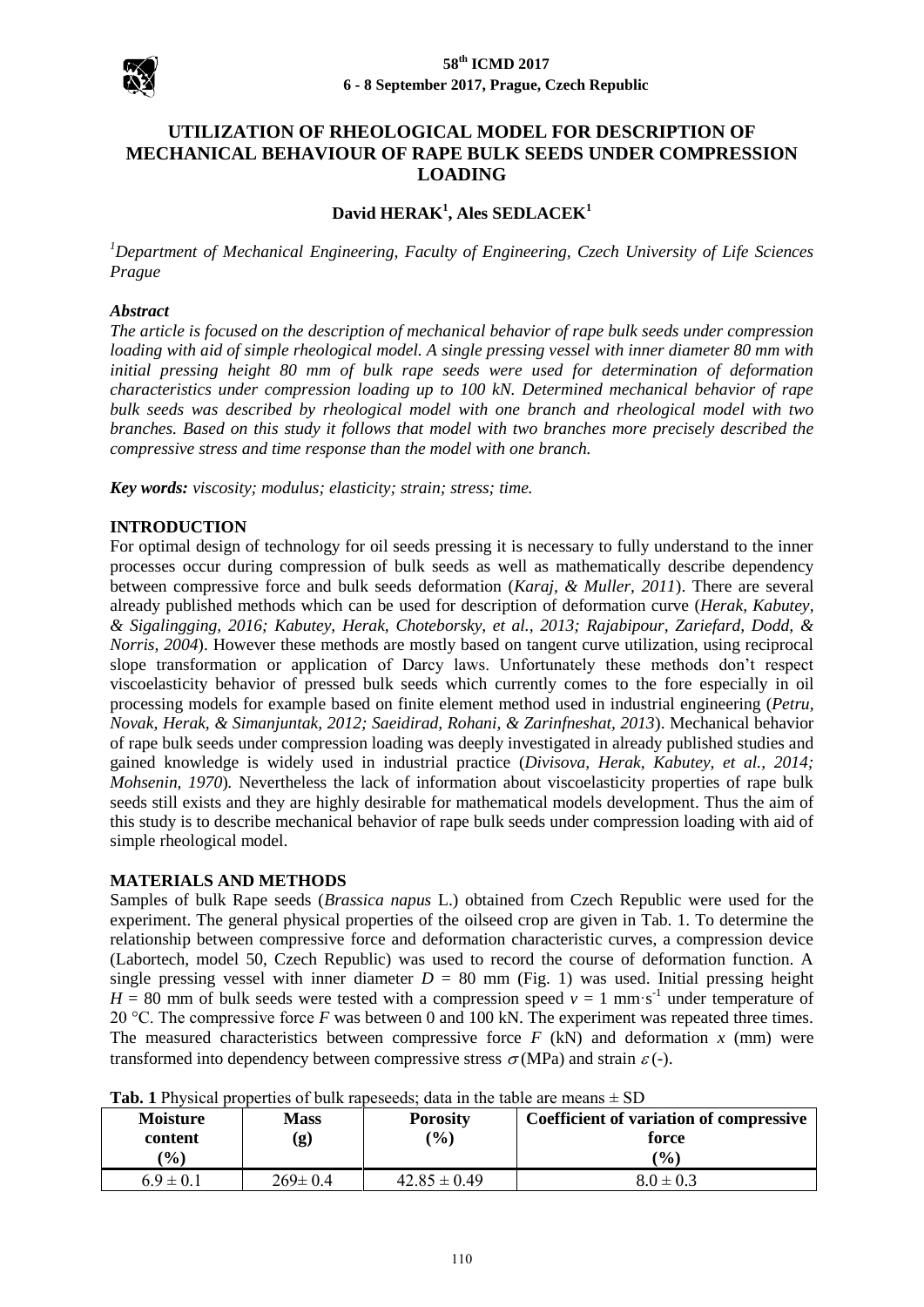# **58th ICMD 2017 6 - 8 September 2017, Prague, Czech Republic**



 $\gamma$ 

Description of the mechanical behavior of rape bulk seeds was carried out by applying rheological model with one branch and rheological model with two branches presented in Fig. 1. One branch model was assembled as serial linked spring and dashpot, where spring was loaded by compression loading and dashpot by tension loading. Compressive speed was assumed as a constant and deformation rate  $\gamma(s^{-1})$  was calculated by eq. (1).

$$
=\frac{\nu}{\mu}\tag{1}
$$

Mechanical behavior of one branch rheological model was described by general differential equation eq. (2).

$$
\dot{\varepsilon} = \gamma = \frac{\dot{\sigma}}{\eta} - \frac{\sigma}{E} \tag{2}
$$

where E (MPa) is moduli of elasticity and  $\eta$  (MPa·s<sup>-1</sup>) is coefficients of dynamic viscosity. Formula for description dependency between compressive stress and time (3) was determined by solving eq. (2) with consideration of boundary conditions ( $\sigma = 0$  MPa;  $t = 0$  s) that in zero time is also zero compression stress.

$$
\sigma_I = \gamma \cdot \eta \cdot (e^{\frac{E}{\eta}t} - 1)
$$
\nTwo branch model (Fig. 1) was also derived from eq. (3) and it is described by eq. (4),

$$
\sigma_{II} = \gamma \cdot \eta_1 \cdot \left(e^{\frac{E_1}{\eta_1}t} - 1\right) + \gamma \cdot \eta_2 \cdot \left(e^{\frac{E_2}{\eta_2}t} - 1\right) \tag{4}
$$

where  $E_1$  (MPa),  $E_2$  (MPa) are moduli of elasticity for the models branches;  $\eta_1$  (MPa·s<sup>-1</sup>) and  $\eta_2$ (MPa·s<sup>-1</sup>), are coefficients of dynamic viscosity of the models branches,  $t$  (s) is time of compression;  $\sigma$ <sub>*I*</sub> (MPa),  $\sigma$ <sub>*II*</sub> (MPa) are compressive stress. The stress strain characteristics for rheological models was analyzed using Mathcad 14 Software (MathCAD 14, PTC Software, Needham, MA, USA), which uses the Levenberg-Marquardt algorithm for data fitting (*Marquardt, 1963*).



**Fig. 1** a) Scheme of pressing equipment; b) Scheme of one branch model; c) Scheme of two branches model

### **RESULTS AND DISCUSSION**

The amounts determined from individual experiments are shown in Fig. 2. Measured amounts were fitted by one branch model (3) and two branches model (4) whose coefficients are shown in Tab. 2. Graphical displaying of measured amounts and fitted functions are also displayed in Fig. 2. From the determined coefficients of determination it was found that fitted functions described the measured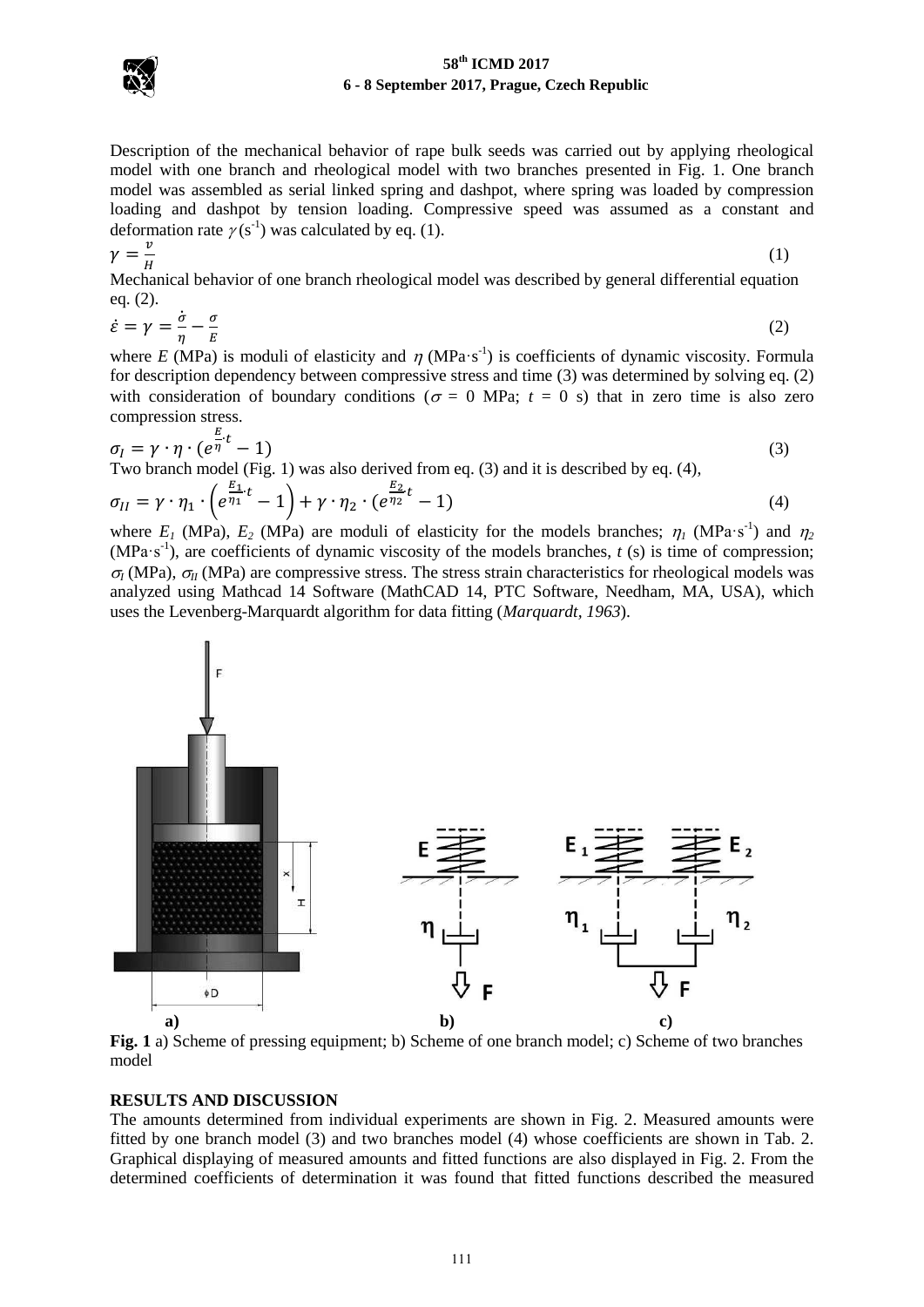

# **58th ICMD 2017 6 - 8 September 2017, Prague, Czech Republic**

amounts accurately. The amounts of the coefficients of determination in all experiments were close to one (Tab. 3). From analysis of the images of individual experiments it was clear that the fitted curves (3 and 4) described accurately measured amounts over the whole range of deformation. From the statistical analysis ANOVA which was calculated for the level of significance 0.05, it was seen (Tab. 3) that the values of  $F_{crit}$  (critical value compares a pair of models) were higher than  $F_{ratio}$  values (value of the F-test) for all measured experiments and amounts of *Pvalue* (significance level at which it can be rejected by the hypothesis of equality of models) were higher than significance level 0.05. This shows that one branch model as well as two branches model are statistically significant as measured data and models (3 and 4) can be used for fitting of measured amounts



**Fig. 2** Dependency between compressive stress and strain

| тим прессинной сосителено от нюбледей нюбер<br><b>One branch model</b> |             | <b>Two branches model</b> |             |                       |                         |  |
|------------------------------------------------------------------------|-------------|---------------------------|-------------|-----------------------|-------------------------|--|
| (MPa)                                                                  | $(MPa·s-1)$ | (MPa)                     | $(MPa·s-1)$ | L 2<br>(MPa)          | $\eta_2$<br>$(MPa·s-1)$ |  |
| 2.196                                                                  | 5.583       | 9.455                     | 183.637     | $3.737 \cdot 10^{-4}$ | $9.033 \cdot 10^{-4}$   |  |

**Tab. 2** Determined coefficients of rheological models

**Tab. 3** Coefficients of statistical analysis

|                           | ratio  | value | $\bm{r}_{\textit{crit}}$ | $\boldsymbol{R}^2$ |
|---------------------------|--------|-------|--------------------------|--------------------|
|                           | н.     | .     | $\blacksquare$           | $\blacksquare$     |
| One branch model          | 0.0345 | 0.854 | 4.149                    | ነ ባ′               |
| <b>Two branches model</b> | በ በበበ5 | በ 994 | 149                      | ) QQ               |

Based on the variability of rape bulk seeds which was confirmed by the coefficient of variation values (Tab. 1), the model with two branches (4) more precisely described the compressive stress and time response (Fig. 2) than the model with two branches (3), which showed deviation of the deformation curve as confirmed by the coefficient of variation values (Fig. 2). From this conducted study it follows that the determined curves using rheological models were in accordance with results of already published studies and that the obtained values of viscoelasticity properties of rape bulk seeds can be used as background for development of further models (*Herak, Kabutey, Divisova, & Simanjuntak, 2013; Blahovec, 1996.; Petru, Novak, Herak, & Simanjuntak, 2012; Rajabipour, Zariefard, Dodd, & Norris, 2004*) and it is clear that determined rheological model can be also used for description of mechanical behaviour of other oil bulk seeds.